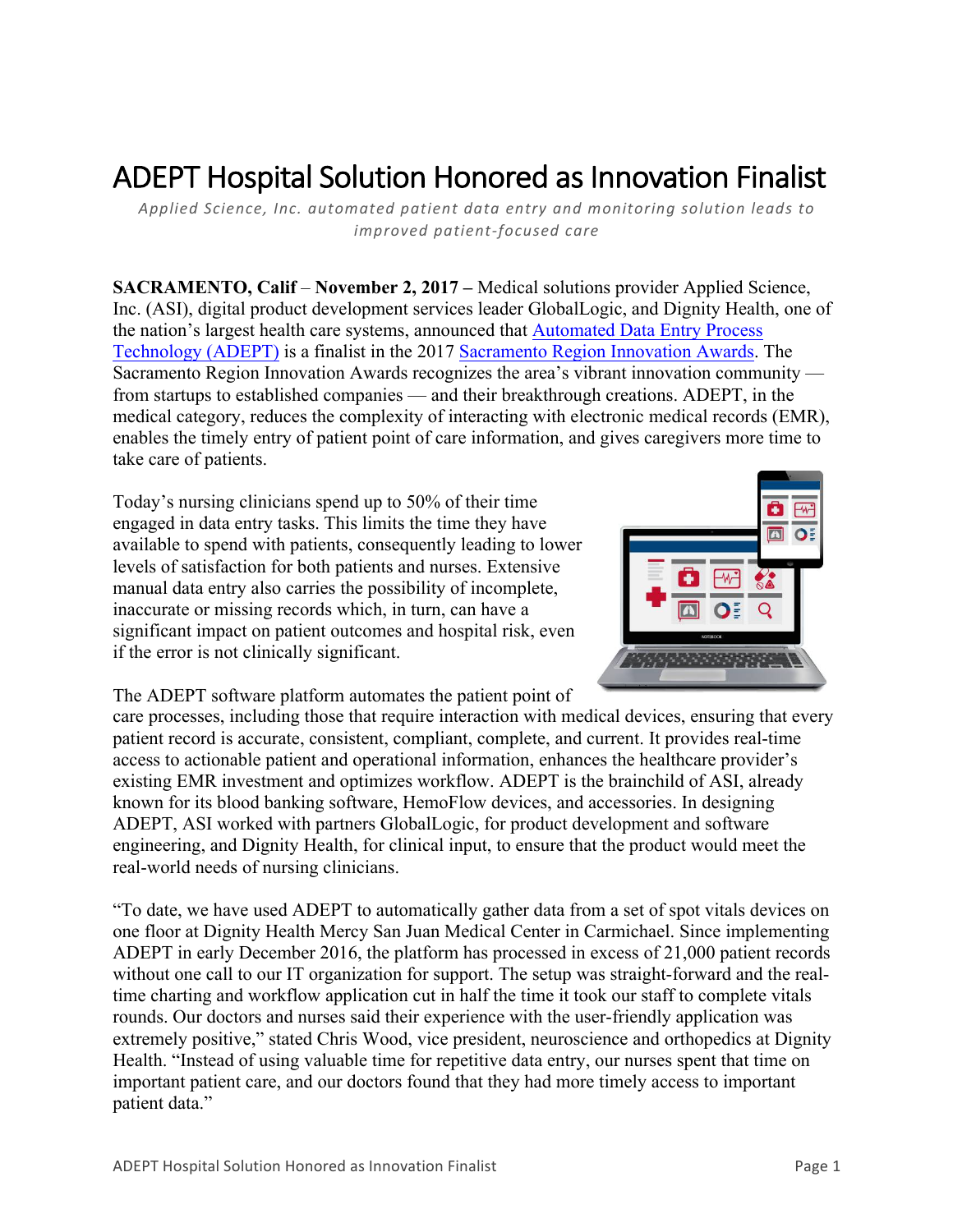Using a standards-based and vendor-neutral approach, ADEPT ensures maximum interconnectivity by using healthcare enterprise standards with secure medical device integration on existing IT infrastructure. This innovative software platform enables healthcare organizations to enhance their return on investments made in existing hardware and software infrastructure and to benefit from increases in staff efficiency, improved patient data records and greater operational visibility.

"Applied Science is honored to have our ADEPT solution recognized as a top innovation and to partner with GlobalLogic and Dignity Health in the development and design of this nextgeneration patient encounter platform. All three organizations are passionate about the positive impact we believe the ADEPT point of care solution will have on the future delivery of healthcare in hospitals, nursing facilities and the home," said Jonathan Morgan, chief executive officer for ASI.

Arya Barirani, chief marketing officer for GlogalLogic, added "Our experienced software engineers and project managers worked closely with ASI and their customer Dignity Health to develop a reliable, high-performance, intuitive user experience. It is gratifying to our teams to help bring impactful, innovative solutions such as ADEPT to life for our customers and to provide ongoing support."

Winners of the 2017 Sacramento Region Innovations Awards will be revealed during an awards luncheon on Tuesday, November 7, 2017 at the Hilton Sacramento Arden West.

#### **Useful links:**

Applied Science's ADEPT: http://www.applied-science.com/adept ADEPT video: http://www.applied-science.com/adept-video Sacramento Innovation Awards: https://www.sacramentoinnovationawards.com Dignity Health: www.dignityhealth.org GlobalLogic: http://www.globallogic.com Twitter: https://twitter.com/globallogic Facebook: https://www.facebook.com/GlobalLogic

### **About Applied Science, Inc.**

Located in Grass Valley, CA, Applied Science, Inc. (ASI) develops advanced medical technologies and is committed to unleashing the power of process automation and data to help its customers reduce costs, enhance safety and optimize their business operations. The company's products include the HemoFlow blood banking solutions, used by customers in fifteen countries around the world, and Automated Data Entry Process Technology (ADEPT), an innovative software platform that automates the entry of patient point of care information for healthcare clinicians and improves operations for healthcare organizations. www.applied-science.com

### **About Dignity Health**

Dignity Health, one of the nation's largest health care systems, is a 21-state network of more than 9,000 physicians, 59,000 employees, and 400 care centers, including hospitals, urgent and occupational care, imaging centers, home health, and primary care clinics. Headquartered in San